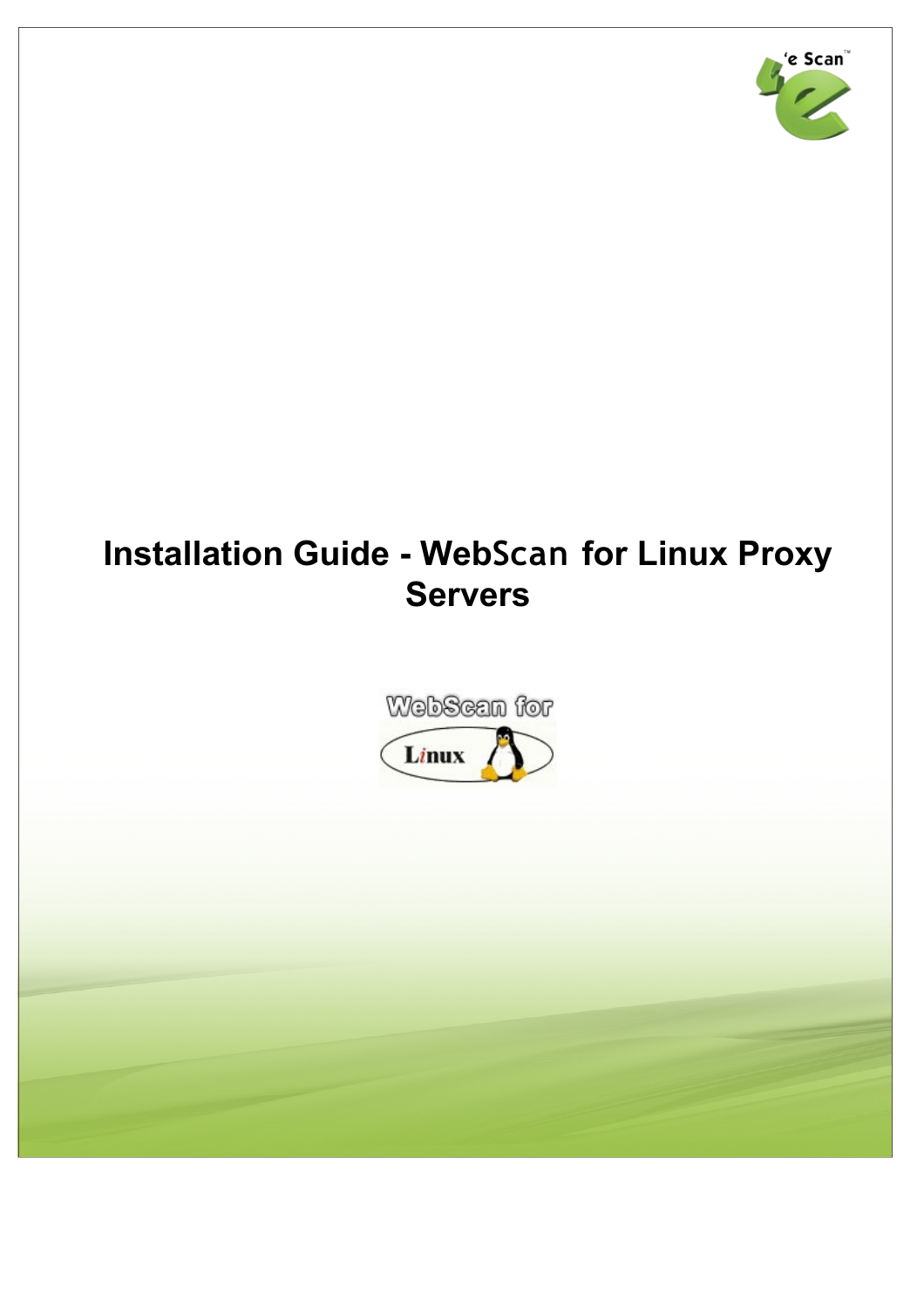

## **I. Required eScan for Linux RPMS / Debian packages**

| <b>RPM Package Name</b> | File name                                                            |
|-------------------------|----------------------------------------------------------------------|
| mwadmin                 | mwadmin-x.x-x. <linux distro=""><release>.i386.rpm</release></linux> |
| mway                    | mwav-x.x-x. <linux distro=""><release>.i386.rpm</release></linux>    |
| webscan                 | webscan-x.x-x. <linux distro=""><release>.i386.rpm</release></linux> |
|                         |                                                                      |
| Debian Package Name     | File name                                                            |
| mwadmin                 | mwadmin-x.x-x. <linux distro=""><release>.i386.deb</release></linux> |
| mway                    | mway-x.x-x. <linux distro=""><release>.i386.deb</release></linux>    |
| webscan                 | webscan-x.x-x. <linux distro=""><release>.i386.deb</release></linux> |

## **II. Installation**

#### **NOTE: The packages should be installed as per the order given below**

Command Line Installation:

### **For RPM Packages:**

# rpm -ivh mwadmin-x.x-x.<linux distro><release>.i386.rpm # rpm -ivh mwav-x.x-x.<linux distro><release>.i386.rpm

# rpm -ivh webscan-x.x-x.<linux distro><release>.i386.rpm

#### **For Debian packages**:

# dpkg -i mwadmin-x.x-x.<linux distro><release>.i386.deb

# dpkg -i mwav-x.x-x.<linux distro><release>.i386.deb

# dpkg -i webscan-x.x-x.<linux distro><release>.i386.deb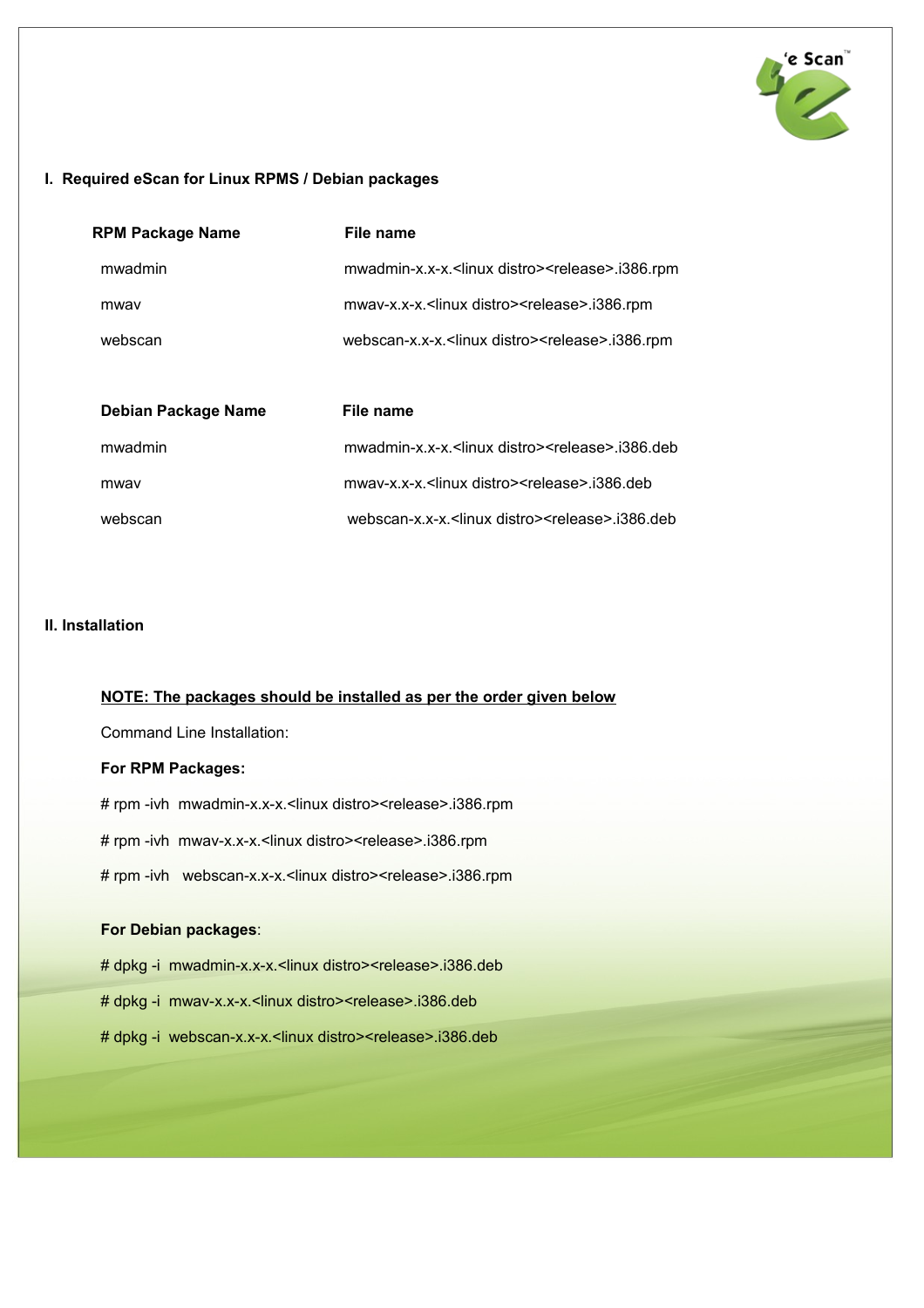

#### **III. Managing eScan for linux using the Web Administrator**

#### **(NOTE: Browser supported is Firefox).**

**a)** To login to the Web Administration using the Hypertext Transfer Protocol Secure (HTTPS)

**https://<webscan\_Server\_IP\_address>:10443**

**b)** On first time login, there are two ways of Authentication types.

 CheckPass Authentication – Selecting this option shall enable to create a Super User in database. Once created, login to the Web-administration by clicking on Back to Login option. **(Refer Fig.1).**

Username should be in the EMAIL-ID format i.e. username@domain.com

| MicroWorld Create Admin - Mozilla Firefox      |                                     |               |  |  |  |
|------------------------------------------------|-------------------------------------|---------------|--|--|--|
| Edit View History Bookmarks Tools Help<br>Eile |                                     |               |  |  |  |
| MicroWorld Create Admin                        | $\frac{1}{2}$                       |               |  |  |  |
| 'e Scan™                                       |                                     |               |  |  |  |
|                                                |                                     |               |  |  |  |
|                                                |                                     |               |  |  |  |
|                                                |                                     |               |  |  |  |
|                                                |                                     |               |  |  |  |
|                                                | <b>Authentication Type</b>          |               |  |  |  |
|                                                | CheckPass Authentication<br>$\odot$ |               |  |  |  |
|                                                | LDAP Authentication<br>$\circ$      |               |  |  |  |
|                                                |                                     |               |  |  |  |
|                                                | Create super user                   | Back to login |  |  |  |
|                                                | Username (Email-id):                |               |  |  |  |
|                                                | Password:                           |               |  |  |  |
|                                                |                                     |               |  |  |  |
|                                                | Re-type password:                   |               |  |  |  |
|                                                | Reset<br>Create                     |               |  |  |  |
|                                                |                                     |               |  |  |  |

**Fig.1**